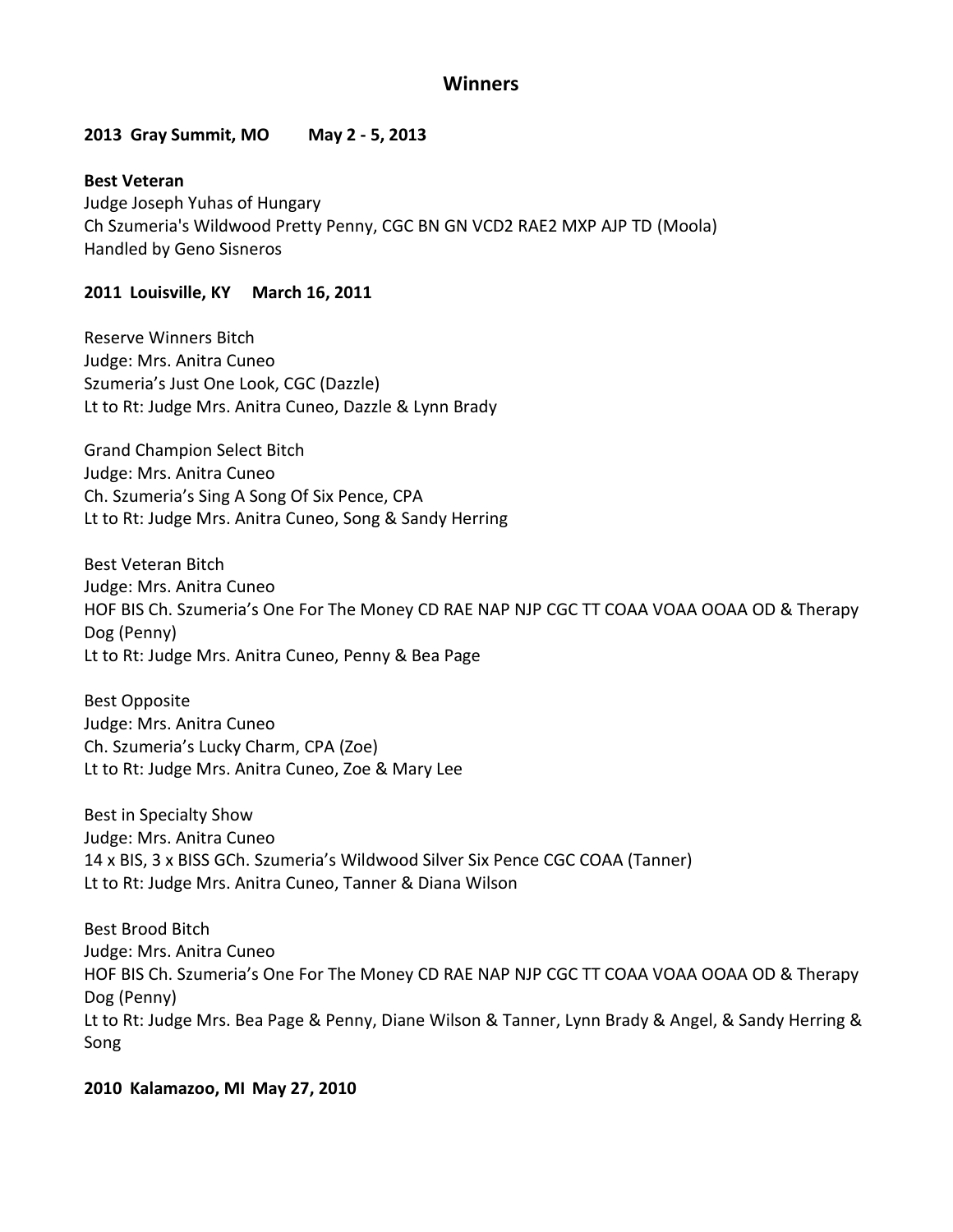RWD and Best Puppy from the 6-9 month class Judge: Mr. William Sahloff Szumeria's Caught Red Handed (Slammer) Lt to Rt: R. Karen Barnes, Judge Mr. William Sahloff, Slammer & Kristin Karboski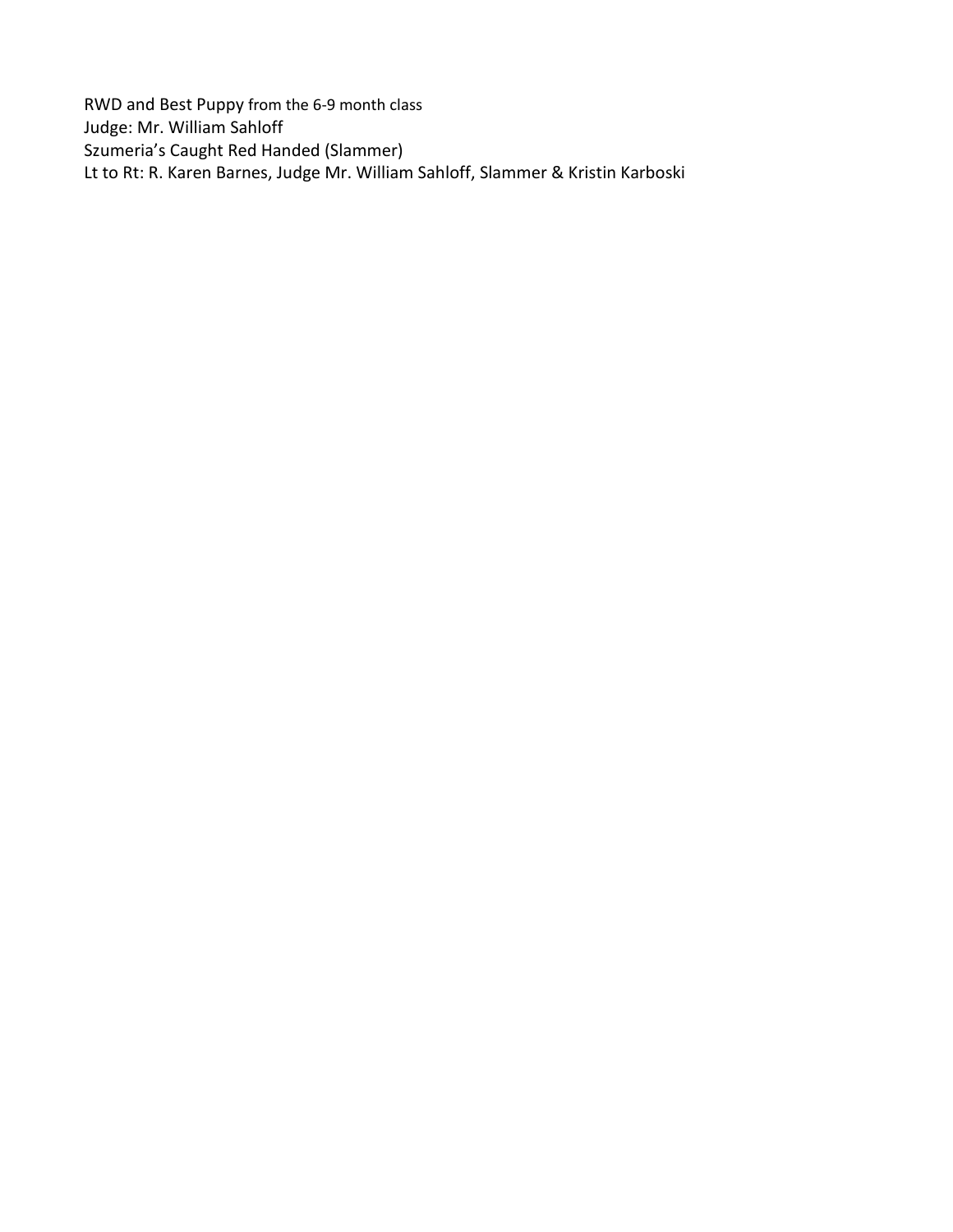High in Trial and First Place RAE Judge: Mr. Fred Buroff Ch. Szumeria's Wildwood Pretty Penny CD RAE (Moola) Lt to Rt: R. Karen Barnes, Judge Mr. William Sahloff, Tanner & Lynn Brady

Best in Sweepstakes Judge: Mr. Carl Gene Liepmann Szumeria's Caught Red Handed (Slammer) Lt to Rt: R. Karen Barnes, Judge Mr. Carl Liepmann, Slammer & Lynn Brady

Best in Specialty Show Judge: Mr. William Sahloff BIS BISS Ch. Szumeria's Wildwood Silver Six Pence (Tanner) Lt to Rt: R. Karen Barnes, Judge Mr. William Sahloff, Tanner & Lynn Brady

# **2009 Wichita, KS April2, 2009**

2009 – High In Trial Judge: Mr. David W Haddock BISS Ch Szumeria's One For The Money CD RAE NAP NJP CGC TT SOAA VOAA OOAA OD Therapy Dog (Penny) Lt to Rt: Judge Mr David W Haddock, Bea Page & Penny

Best Stud Dog Judge: Mrs. Patricia (Pat) Hastings Ch Szumeria's Irish By Nature (Dooley) Lt to Rt: Lynn, Tanner, Judge Pat Hastings, Kathleen O'Reagan, Dooley, Diane Kamola show chair, Tuppence & Gene Hayes

Best Opposite Judge: Mrs. Patricia (Pat) Hastings BIS Ch Szumeria's Wildwood Penny From Heaven CD RE NJP (Angel)

Best Of Breed/Best Of Winners/Winners Dog from the Bred-By-Exhibitor class Judge: Mrs. Patricia (Pat) Hastings GCH Szumeria's Wildwood Silver Six Pence (Tanner) at 7 months of age

Best in Sweepstakes Judge: Mr. David W Haddock Szumeria's Wildwood Silver Six Pence (Tanner) Lt to Rt: Judge Mr David W Haddock, Tanner & Lynn Brady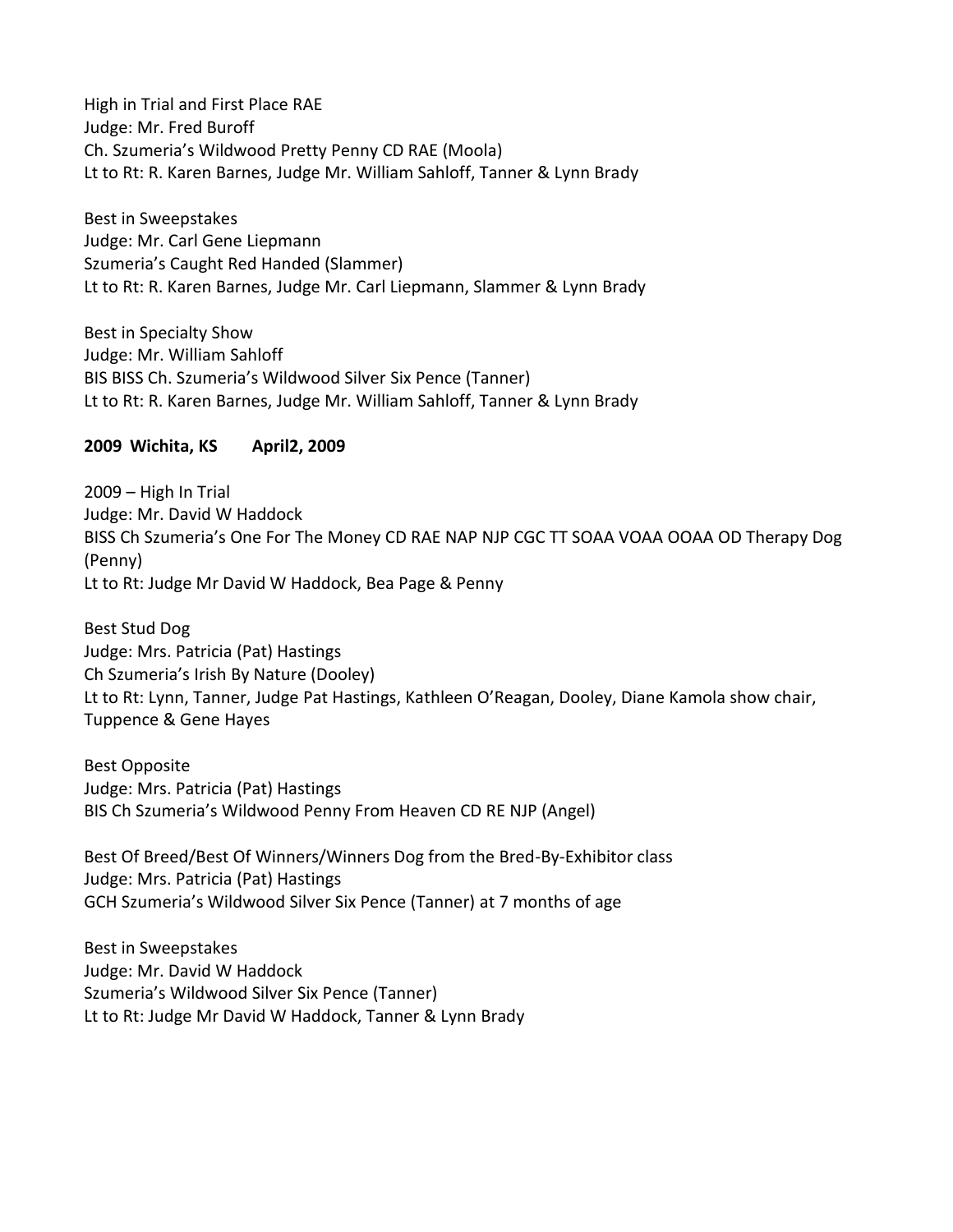Best Brood Bitch Judge: Mrs. Patricia (Pat) Hastings Best Brood Bitch BISS Ch Szumeria's One For The Money CD RAE NAP NJP CGC TT SOAA VOAA OOAA OD Therapy Dog (Penny) Lt to Rt: Lynn, Tanner, Judge Pat Hastings, Connie, Penny, Angel, Diane Kamola show chair, Bea Page, Tuppence & Gene Hayes

# **2008 Bloomington, IL May 22, 2008**

First Place Rally Excellent B Judge: Mrs. Catherine M Thompson Szumeria's Pandora Esperanza RA (Dora) Lt to Rt: Judge Mrs. Catherine Thompson, Dora & Connie Townsend

Best In Specialty Show, Best Of Winners & Winner's Dog Judge: Mr. Norman L. Herbel Szumeria's Masterharper Robinton RN (Robbie) Lt to Rt: Judge Mr. Norman Herbel, Robbie, Connie Townsend & Doreen MacPherson

Best Veteran In Sweeps from the 7 – 9 yr. Class Judge: Mrs. Catherine M Thompson Ch. Szumeria's Kiss This (Smooch) Best Veteran In Sweeps from the 7 – 9 yr. Class Lt to Rt: Judge Mrs. Catherine Thompson, Smooch & Lynn Brady

# **2006 Louisville, KY March 15, 2006**

Winners Bitch, Best Of Winners & Best Bred By Exhibitor Judge: Mr. Houston Clark Szumeria's Wildwood Penny From Heaven (Angel) Lt to Rt: Judge Mr. Houston Clark, Angel & Lynn Brady

High in Trial Judge: Mr. Richard H. Mullen Szumeria's Ruby Wildwood Spring (Brooke) Lt to Rt: Judge Mr. Richard Mullen, Connie Townsend & Brooke

First Place – Generations Class Judge: Mr. Houston Clark Ch. Szumeria'sealed With A Kiss RN (Sophie) Lt to Rt: Judge Mr. Houston Clark, Lynn Brady, Connie Townsend & Bea Page Front Lt to Rt: Sophie, Penny & Angel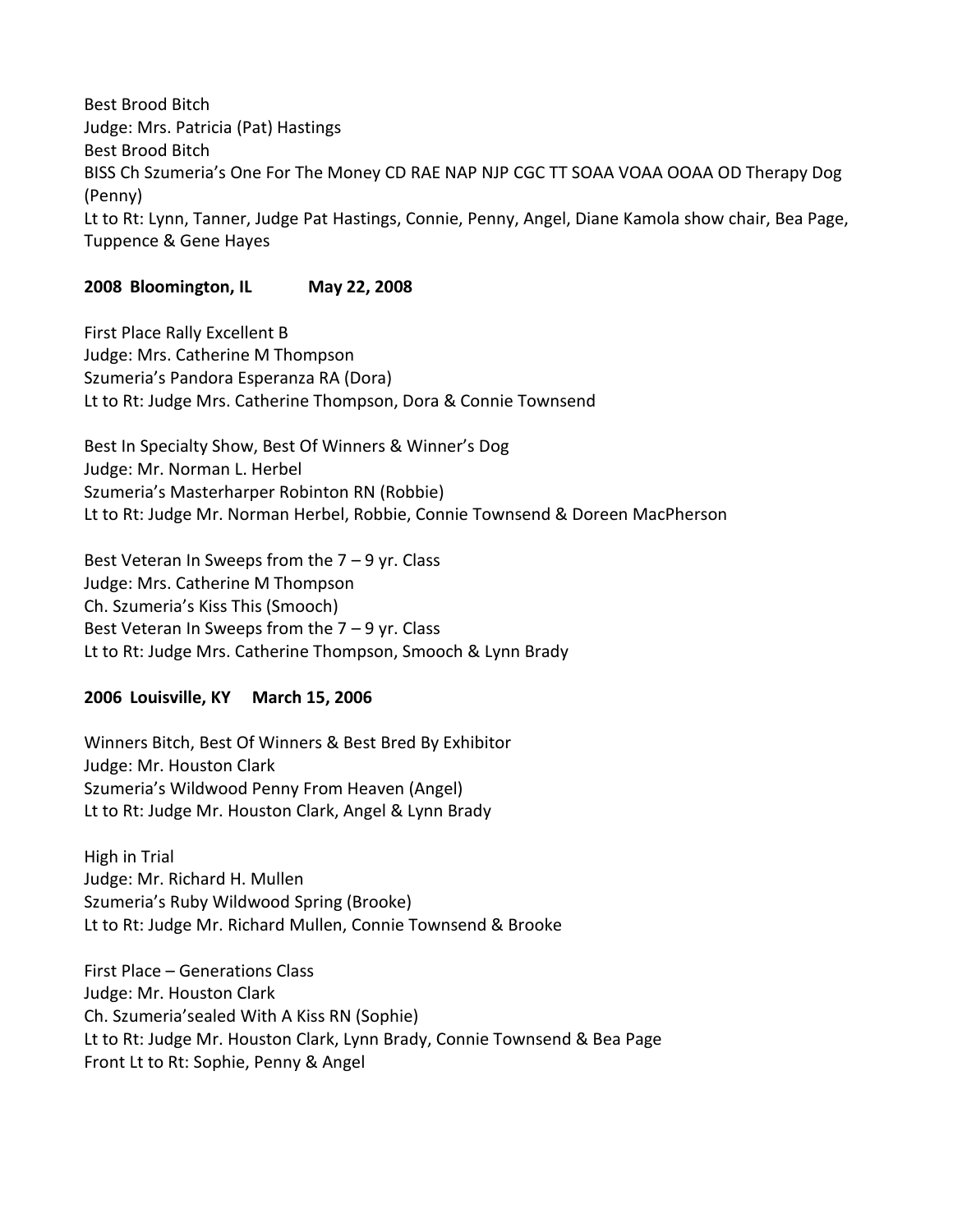Best in Specialty Show Judge: Mr. Houston Clark Ch. Szumeria's One For The Money (Penny) Lt to Rt: Judge Mr. Houston Clark, Penny & Lynn Brady

Best Brace in Specialty Show Judge: Mr. Houston Clark Ch. Szumeria's Kiss This (Smooch) & Ch. Szumeria's That's My Story (Story)

Award of Merit Judge: Mr. Houston Clark Ch. Szumeria's Jager Kincse (Jade) Lt to Rt: Judge Mr. Houston Clark, Jade & Laura King

# **2005 Wichita, KS Aril 7, 2005**

Best of Opposite Sex Judge: Ms. Beverly Capstick Ch. Szumeria's One For The Money (Penny) Lt to Rt: Judge Ms. Beverly Capstick, Janos, Teresa Nail & Pam Jenni

Best in Specialty Show Judge: Ms. Beverly Capstick Ch. Szumerias Native Son (Janos) Lt to Rt: Judge Ms. Beverly Capstick, Janos, Teresa Nail & Pam Jenni

### **2004 Longmont, CO May 28, 2004**

Winners Bitch, Best Of Winners & Best Puppy from the 6 – 9 months class Judge: Mrs. Lee Canalizo Szumeria's Jager Kinse (Jade) Lt to Rt: Judge Mrs. Lee Canalizo, Jade, Lynn Brady & Bobbie Kelley

First Place Veteran Sweepstakes 9 – 11 yrs Judge: Ms. Bobbie Kelley Am/Can Ch. Szumeria's Sumer Solo CGC OD (Sumer) Lt to Rt: Judge Ms. Bobbie Kelley, Sumer & Lynn Brady

Best Veteran In Sweepstakes from the 7 – 9 yr. class Judge: Ms. Bobbie Kelley 6 x BIS, 3 x BISS International/American Ch. Szumerias Nala Of Silverpick CGC COAA (Nala) Lt to Rt: Judge Ms. Bobbie Kelley, Nala & Heather Johnson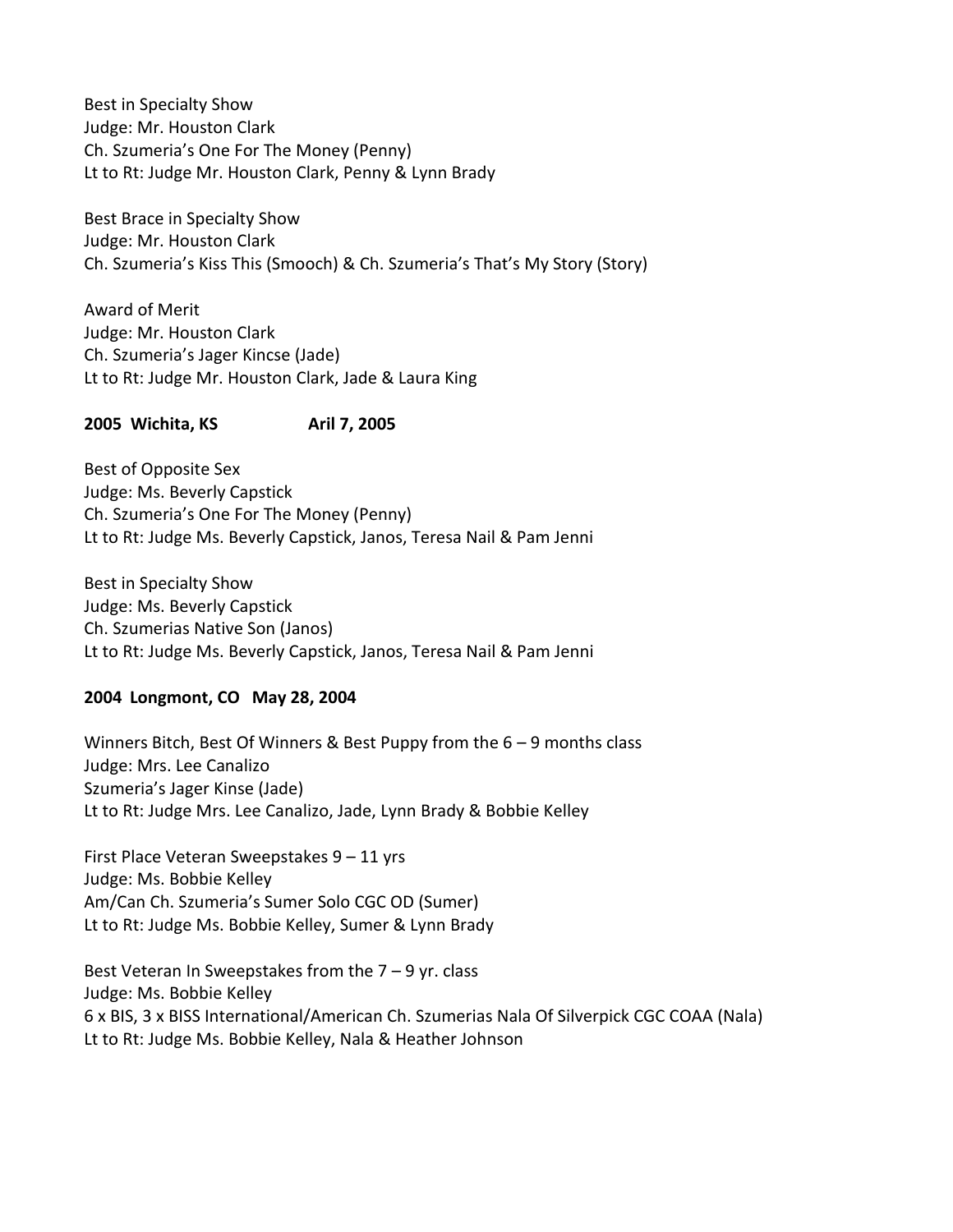Best Veteran from the  $7 - 9$  yr. Class Judge: Mrs. Lee Canalizo 6 x BIS, 3 x BISS International/American Ch. Szumerias Nala Of Silverpick CGC COAA (Nala) Lt to Rt: Judge Mrs. Lee Canalizo, Nala, Lynn Brady & Bobbie Kelley

Best In Sweepstakes from 6 – 9 months class Judge: Ms. Bobbie Kelley Szumeria's Jager Kincse (Jade) Lt to Rt: Judge Ms. Bobbie Kelley, Jade, & Heather Johnson

Award of Merit Judge: Mrs. Lee Canalizo Ch. Szumeria's Wildwood Ruby Tuesday (Tuesday) Lt to Rt: Judge Mrs. Lee Canalizo, Tuesday, Michael Brantley & Bobbie Kelley

Award of Merit Judge: Mrs. Lee Canalizo Ch. Szumeria's That's My Story (Story) Lt to Rt: Judge Mrs. Lee Canalizo, Story, Lynn Brady & Bobbie Kelley

**2003 Grey Summit, MO May 1, 2003**

Reserve Winner's Dog from the 6 – 9 months Class Judge: Mr. Roger R. Hartinger Szumeria's Native Son (Janos) Lt to Rt: Judge Mr. Roger Hartinger, Janos, Karen Newman & Jo Stubbs

Reserve Winners Bitch Judge: Mr. Roger R. Hartinger Szumeria's That's My Story (Story) Photographed is Story's Winners Bitch (5 Pt. Major) May 3, 2003 Lt to Rt: Judge Mr. Donald Carmody, Story & Lynn Brady

Best of Opposite Sex Judge: Mr. Roger R. Hartinger Ch. Szumeria's Jamaican Music (Marley) Lt to Rt: Judge Mr. Roger Hartinger, Marley, Sandy Herring & Jo Stubbs

# **2002 San Antonio, TX March 2, 2002**

Winners Dog & Best of Winners Judge: Mr. Bill Whaling Szumeria's Surround Sound (Dolby) Lt to Rt: Judge Mr. Bill Wahling, Dolby, Matthew Ginther & Randy Ham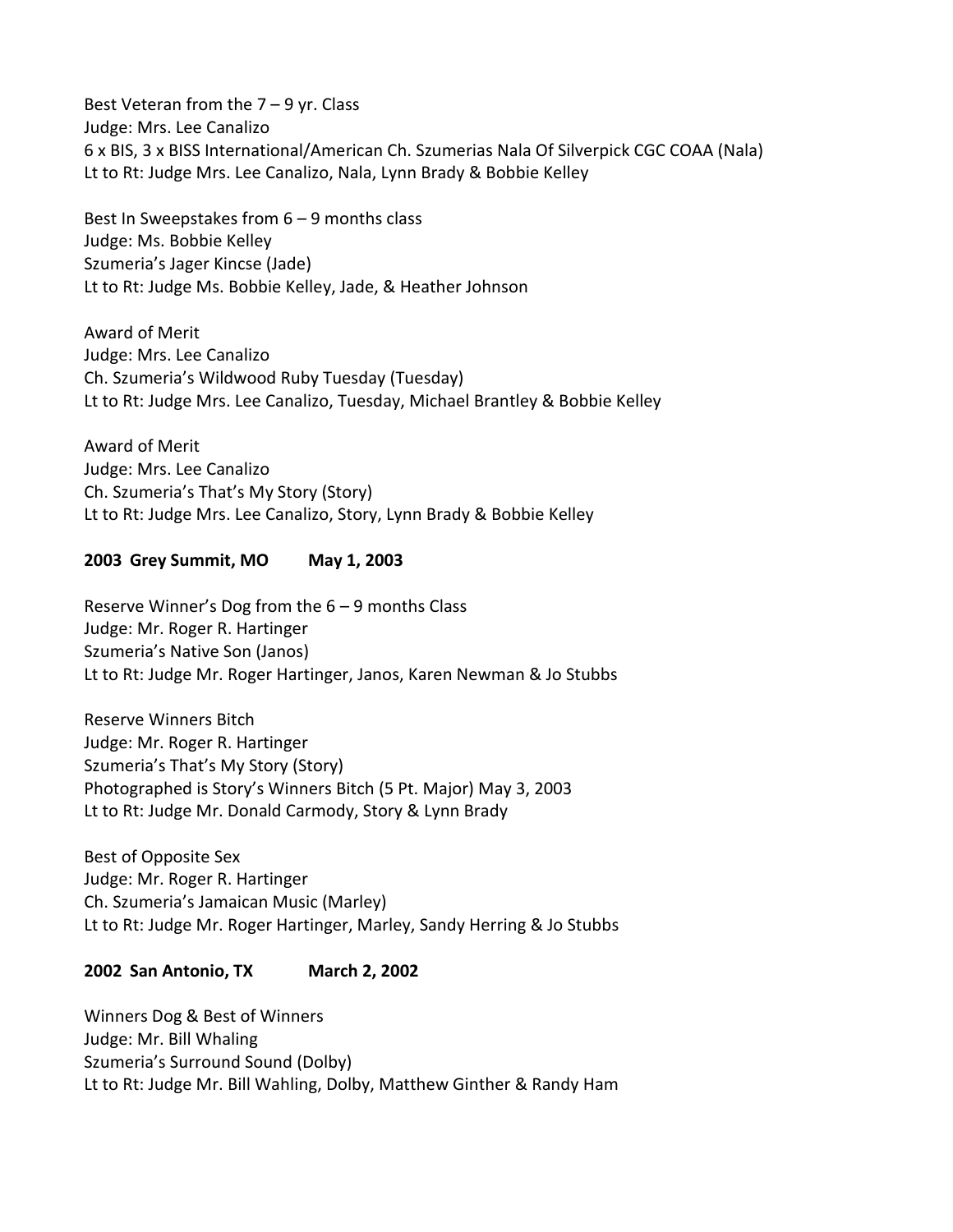### **2001 Grey Summit, MO May 3, 2001**

High in Trial Judge: Mrs. Virginia L. Kinion Szumeria's Sumer Spirit CD (Angel) Lt to Rt: Judge Mrs. Virginia Kinion, Angel & Cindy Sitzler, owner

Award of Merit Judge: Mr. John T. Connolly BISS Ch Szumeria's Flying First Class (Delta) Lt to Rt: Judge Mr. John Connolly, Delta, Nancy Martin & Jo Stubbs

1st Place 6 – 9 Month Puppy Dog class Judge: Mr. John T. Connolly Szumeria's Cowboy Doug (McLeod) Lt to Rt: Judge Mr. John Connolly, McLeod, Lynn Brady & Jo Stubbs

### **2000 Vancouver, WA June 2, 2000**

Winners Dog & Best of Winners & Best Puppy Judge: Mrs. Eileen Pimlot Szumeria's Jamaican Music (Marley) Lt to Rt: Judge Mrs. Eileen Pimlot, Sherry Beck & Jolyne Lea

Winners Bitch & Best Bred by Exhibitor Judge: Mrs. Eileen Pimlot Szumeria's Queen Of Hearts (Ruby) Lt to Rt: Judge Mrs. Eileen Pimlot, Lynn Brady & Jolyne Lea

High in Trial Judge: Mrs. Pamela A. Weaver Szumeria's Starlight Express CD RA (Peachie) Lt to Rt: Judge Mrs. Pamela Weaver, Doreen MacPherson & Peachie

Best in Specialty Show Judge: Mrs. Eileen Pimlot Ch. Szumeria's Flying First Class (Delta) Lt to Rt: Judge Mrs. Eileen Pimlot, Sherry Beck & Jolyne Lea

Award of Merit Judge: Mrs. Eileen Pimlot 6 x BIS, 3 x BISS International/American Ch. Szumerias Nala Of Silverpick CGC COAA (Nala) Lt to Rt: Judge Mrs. Eileen Pimlot, Lynn Brady & Jolyne Lea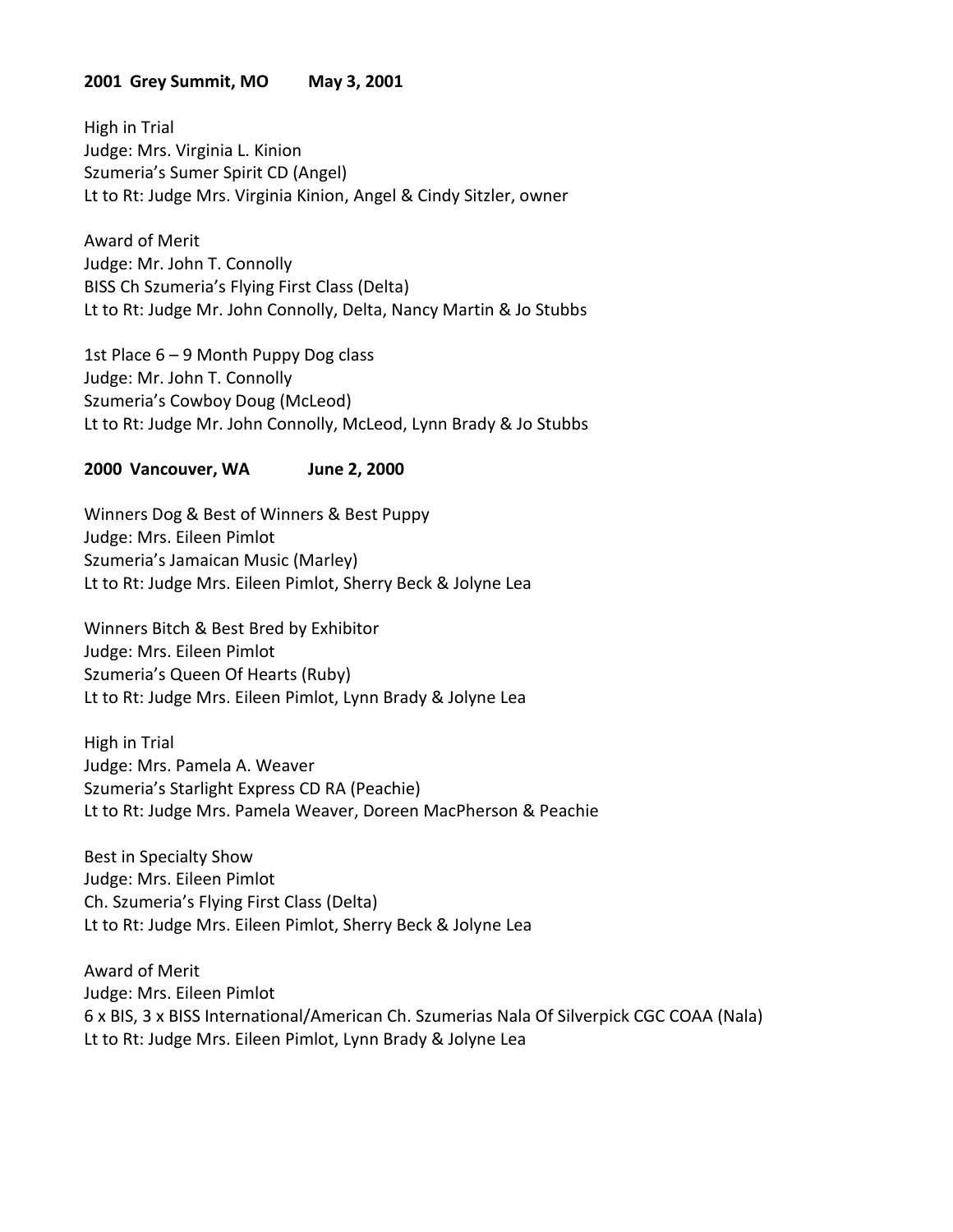#### **1999 Kalamazoo, MI May 27, 1999**

Reserve Winners Dog Judge: Mrs. Chalotte Clem McGowan Szumeria's Legend (Legend) Lt to Rt: Judge Charlotte McGowan, Legend, Lynn Brady & Bea Page

Reserve Winners Bitch Judge: Mrs. Charlotte Clem McGowan Szumeria's Queen Of Hearts (Ruby) Lt to Rt: Lynn Brady, Judge Mrs. Charlotte McGowan & Andrea Morris

Best Veteran In Sweepstakes Judge: Mrs. Agi Hejja Am/Can BIS, Am/Can 2 x BISS Ch. Oak Hill's Inanna Of Sumer CGC COAA OD VPA (Inanna) Lt to Rt: Judge Agi Hejja, Inanna, Lynn Brady & Sue Thomas

Best Stud Dog Judge: Mrs. Charlotte Clem McGowan Ch. Szumeria's Same Old Song CPA HOF Sire (Ditto) Lt to Rt: Lynn Brady, Judge Mrs. Charlotte McGowan, Sherry Beck & Andrea Morris Front Lt to Rt: D2, Ditto, & Mac

Best of Opposite Sex Judge: Mrs. Charlotte Clem McGowan Ch. Szumeria's Same Old Song CPA HOF Sire (Ditto) Lt to Rt: Judge Mrs. Charlotte McGowan & Sherry Beck

Best in Specialty Show Judge: Mrs. Charlotte Clem McGowan 6 x BIS, 3 x BISS International/American Ch. Szumerias Nala Of Silverpick CGC COAA (Nala) Lt to Rt: Judge Mrs. Charlotte McGowan, Nala, Lynn Brady & Sue Thomas

Best Brood Bitch & Best Veteran Judge: Mrs. Charlotte Clem McGowan Am/Can BIS, Am/Can 2 x BISS Ch. Oak Hill's Inanna Of Sumer CGC COAA OD VPA (Inanna) Inanna is the only Kuvasz to win Best Brood Bitch four consecutive years Lt to Rt: Lynn Brady, Judge Mrs. Charlotte McGowan, Andrea Morris, & Sherry Beck Front Lt to Rt: Nala, Inanna, & Ditto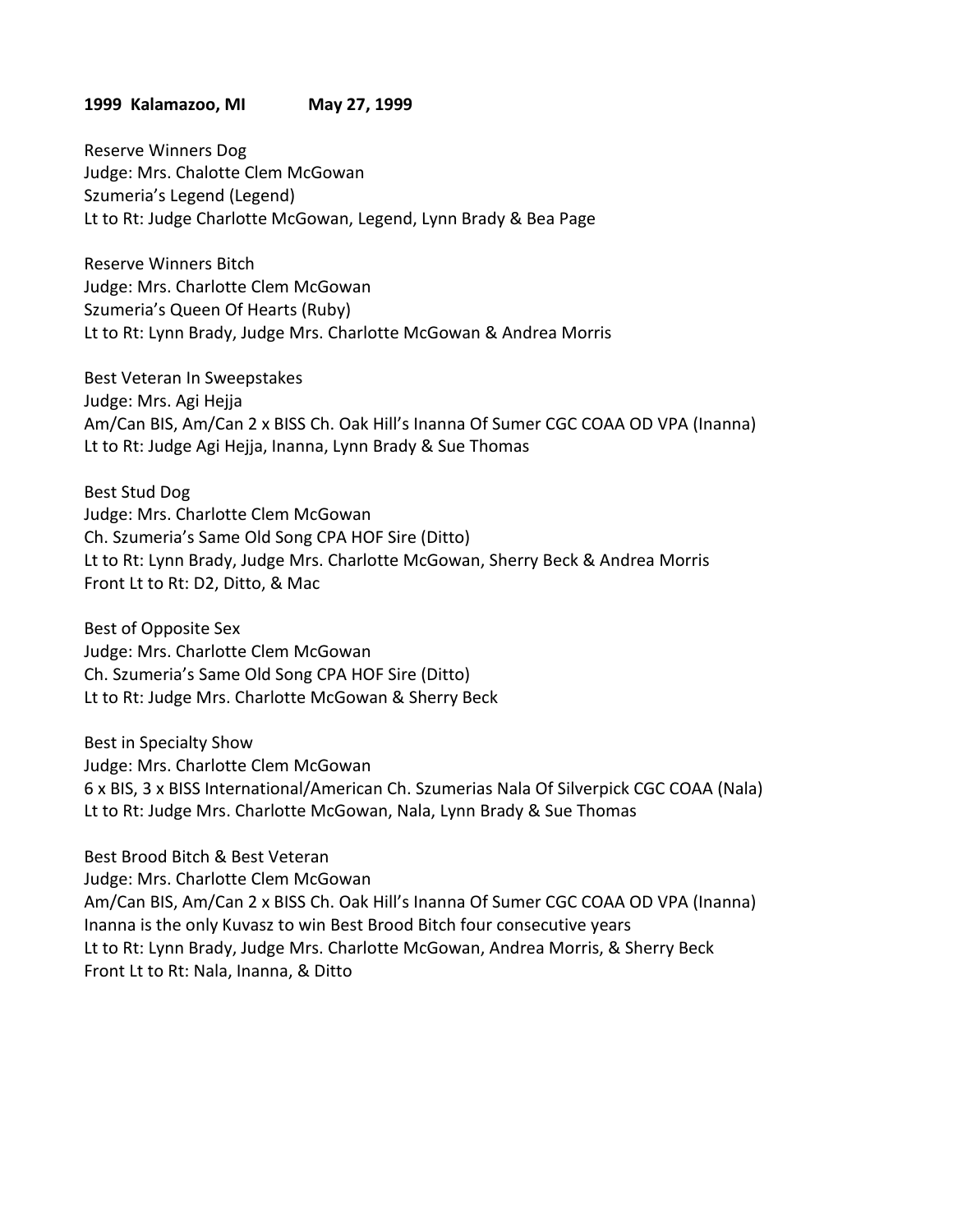# **1998 Perry, GA April 12, 1998**

Best of Opposite Sex Judge: Mr. Lester Maper Ch. Szumeria's Same Old Song CPA HOFS (Ditto) Lt to Rt: Judge Mr. Lester Mapes, Ditto, Sherry Beck & Lynn Vogel

Best in Specialty Show Judge: Mr. Lester Maper 6 x BIS, 3 x BISS International/American Ch. Szumerias Nala Of Silverpick CGC COAA (Nala) Lt to Rt: Judge Mr. Lester Mapes, Nala, Lynn Brady & Lynn Vogel

Best Brood Bitch & Award of Merit Judge: Mr. Lester Mapes Am/Can BIS, Am/Can 2 x BISS Ch. Oak Hill's Inanna Of Sumer CGC COAA OD VPA (Inanna) Inanna is the only Kuvasz to win Best Brood Bitch four consecutive years Lt to Rt: Sherry Beck, Judge Mr. Lester Mapes, Connie Townsend, Claudia Muir, Lynn Brady & Lynn Vogel Front Lt to Rt: Ditto, Inanna, & Nala

### **1997 Albuquerque, NM May 9, 1997**

First Place 6-9 Month Puppy Dogs Judge: Ms. Patricia Webster Laurans Szumeria's Mr Rock N' Roll (Seger) Lt to Rt: Judge Ms. Patricia Laurans, Seger & Sherry Beck

Best in Specialty Show Judge: Ms. Patricia Webster Laurans 6 x BIS, 3 x BISS International/American Ch. Szumerias Nala Of Silverpick CGC COAA (Nala) In the photo: Nala & Lynn Brady

Best Brood Bitch Judge: Ms. Patricia Webster Laurans Am/Can BIS, Am/Can 2 x BISS Ch. Oak Hill's Inanna Of Sumer CGC COAA OD VPA (Inanna) Inanna is the only Kuvasz to win Best Brood Bitch four consecutive years Lt to Rt: Sherry Beck, Judge Ms. Pat Laurans, Karen Nichols & Lynn Brady Front Lt to Rt: River, Inanna & Nala